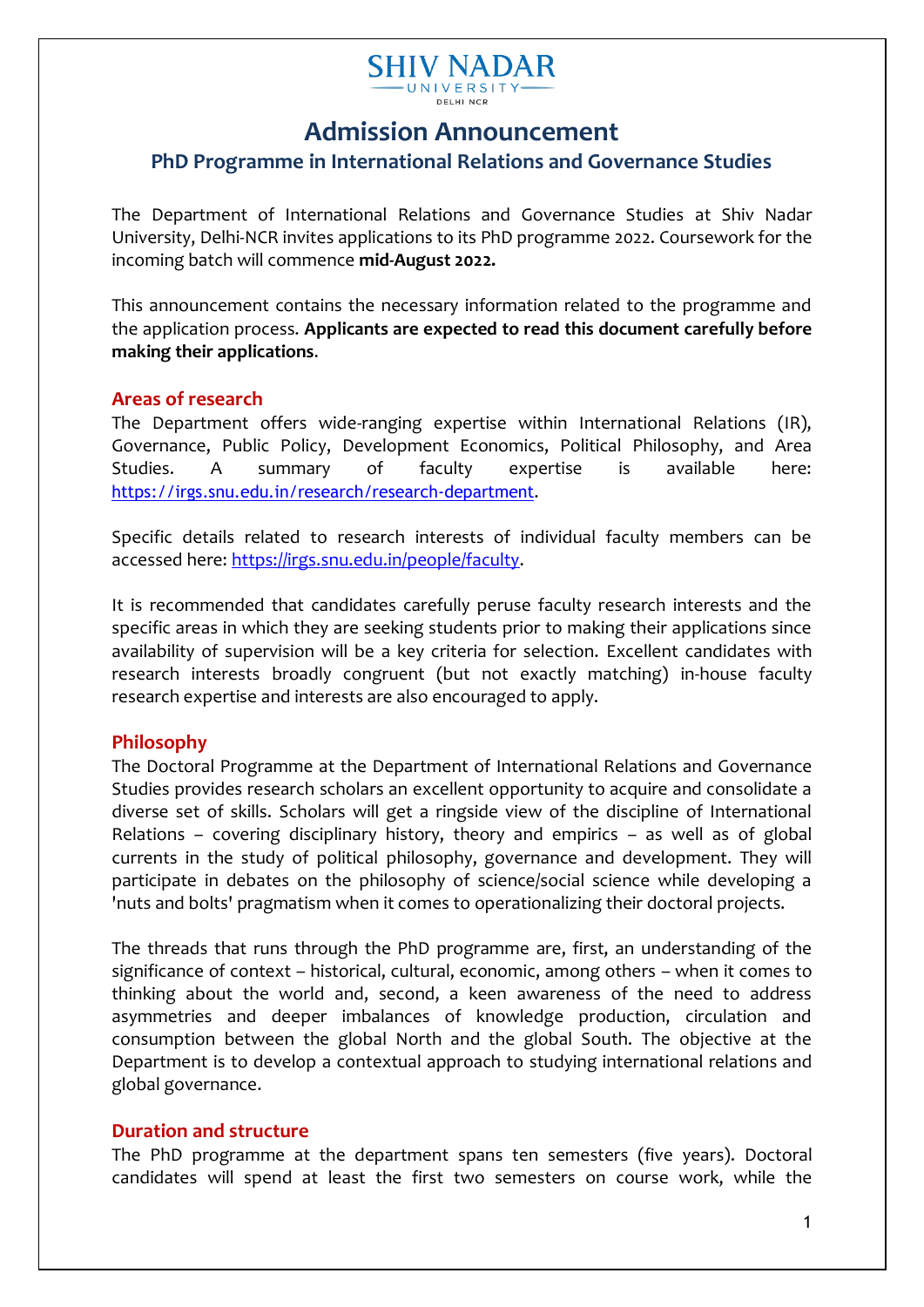# **SHIV NADAR** - UNIVERSI

remaining time shall be spent on research work and writing of the thesis. Progression from the course work to the thesis writing stage is contingent on performance. Doctoral candidates are expected to reside on campus for at least two years and actively participate in the Department's activities. This call for applications is for batch commencing in August 2022.

## **Fees and Assistantship**

Detailed information about the fee structure and the nature of assistantships are available on the SNU [website.](https://snu.edu.in/sites/default/files/Phd_Fee_Structure_2022.pdf)

All full-time Ph.D. students admitted into the program shall receive a **doctoral award (teaching and research assistantship) consisting of tuition-fee waiver (as per department recommendation) and a monthly stipend of ₹40,000 for the first two years, and ₹45,000 for the next three years,** subject to benchmarked performance. The continuation of the award is subject to satisfactory performance in the program evaluated continuously and compliance with all University regulations. **Support will be available for deserving Ph.D. students to disseminate their work through conferences and publications. Please note that students with CSIR, UGC, INSPIRE, ICMR fellowships shall receive 100% tuition fee waiver.**

## **Application Details**

#### **Minimum eligibility criteria**

A master's degree in any discipline with a minimum of 55 percent or its equivalent in grade point from a UGC recognized university or an equivalent foreign university.

A four year bachelor's degree in any discipline with a minimum CGPA of 8 or its equivalent from a UGC recognized university or an equivalent foreign university.

We strongly encourage applications from candidates who have a background in the disciplines/fields of International Relations (IR), Politics, Political Philosophy, Area Studies, Development Studies and Governance.

## **Application fee**

All applicants are required to pay a **non-refundable** application fee of ₹ 1,200.00 (Rupees One Thousand Two Hundred Only). The application fee may be paid online or through a Demand Draft (drawn in favour of "Shiv Nadar University" payable at NOIDA) sent to the address mentioned at the end of this document.

## **Application process**

The applicant must start by clicking the "Apply Now" button to access our online application **portal: portal: portal: portal: portal: portal: portal: portal: portal: portal: portal: portal: portal: portal: portal: portal: portal: portal: portal: portal: portal:** [https://applications.snu.edu.in/OnlineAppPG/public/application/register/index.](https://applications.snu.edu.in/OnlineAppPG/public/application/register/index)

On entering the portal, the applicant will need to:

- 1. Register themselves on the portal
- 2. Fill all the mandatory fields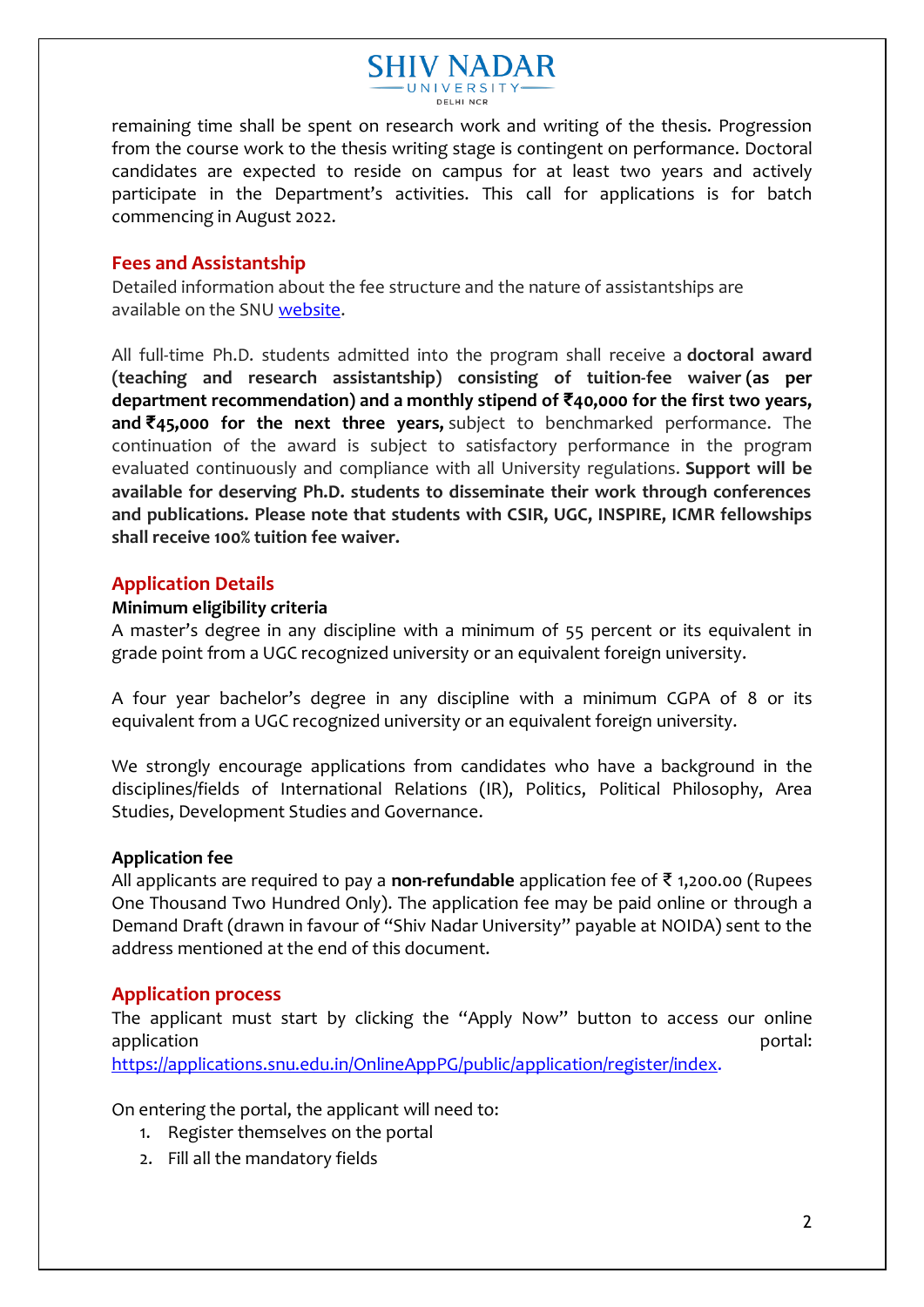- 3. Upload the following documents:
	- i. Passport-size colour photograph
	- ii. Latest CV
	- iii. Photocopy of marksheets of all previous degrees and certificates from class 10 onwards. Marks/grades as well as name of awarding institution must be clearly visible on each document.

**SHIV NADAR** UNIVERSITY DELHI NCR

- iv. Standardized Examination certificate such as UGC-NET (if applicable)
- v. A Statement of Purpose (SoP) that clearly spells out the applicant's reasons for pursuing a PhD at the department (in 500 words)
- vi. A Doctoral Proposal spelling out the what (topic), why (significance/motivation), and how (methodology/method) of their PhD research interests (in 1000 words).
- vii. A writing sample (of minimum 3,500 words)

Additionally, two academic letters of recommendation will need to be emailed directly by the referees to the Department of International Relations and Governance Studies at shweta.bali@snu.edu.in. Mention 'LoR – IRGS PhD – Name of the Applicant' in the email subject field.

**Note:** For an application to be considered complete, online registration, filling up of mandatory fields, uploading of required documents and emailing of recommendation letters must be ensured. An application will be considered incomplete if any of these requirements are not met. Incomplete applications will be rejected at the screening stage by the Graduate Admissions Committee.

## **Written Examination and Interview**

Candidates whose applications are complete in all respects will be invited to take a written exam. Those shortlisted on the basis of the written exam will subsequently be invited to individual interviews. **Shortlisted candidates will be informed of the mode of examination and interviews (online/offline) based on the situation prevailing at that time.**

The **written exam** will be of 150 minutes duration and consist of two questions—an essay type question and a short answer question.

#### **Areas covered for the written exam**

International Relations Indian foreign policy Global political economy Regional security environment in the Indo-Pacific Contemporary debates in governance Political philosophy Indian government and politics Development Research methodology